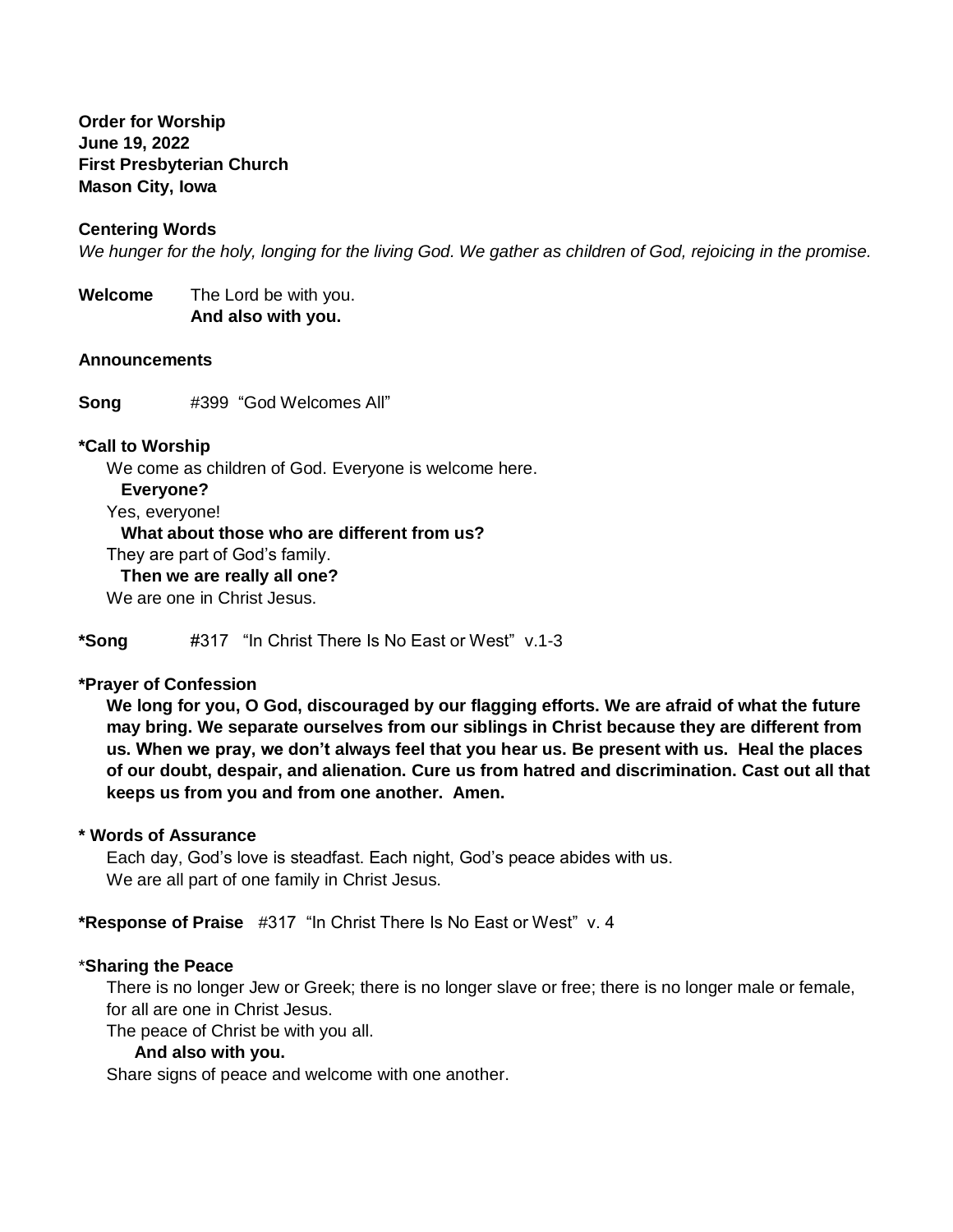# **Moment with Children**

### **Prayer of Illumination (Unison)**

**Holy, Holy, Holy One, your words feed us, the Word frees us, and the Spirit gives us life. Grant our ears an appetite for hearing and our spirits strength for loving you. Amen.**

## **SCRIPTURE READINGS**

**Epistle Reading Galatians 3:23-29 Psalter Psalm 42** (*read responsively)* As a deer longs for flowing streams, so my soul longs for you, O God. **My soul thirsts for God, for the living God. When shall I come and behold the face of God?** My tears have been my food day and night, while people say to me continually, "Where is your God?" **These things I remember, as I pour out my soul: how I went with the throng[\[a\]](https://www.biblegateway.com/passage/?search=psalm+42&version=NRSVUE#fen-NRSVUE-14560a) and led them in procession to the house of God, with glad shouts and songs of thanksgiving, a multitude keeping festival**. Why are you cast down, O my soul, and why are you disquieted within me? Hope in God, for I shall again praise him, my help and my God. **My soul is cast down within me; therefore I remember you from the land of Jordan and of Hermon, from Mount Mizar.** Deep calls to deep at the thunder of your torrents; all your waves and your billows have gone over me. **By day the LORD commands his steadfast love, and at night his song is with me, a prayer to the God of my life.** I say to God, my rock, "Why have you forgotten me? Why must I walk about mournfully because the enemy oppresses me?"